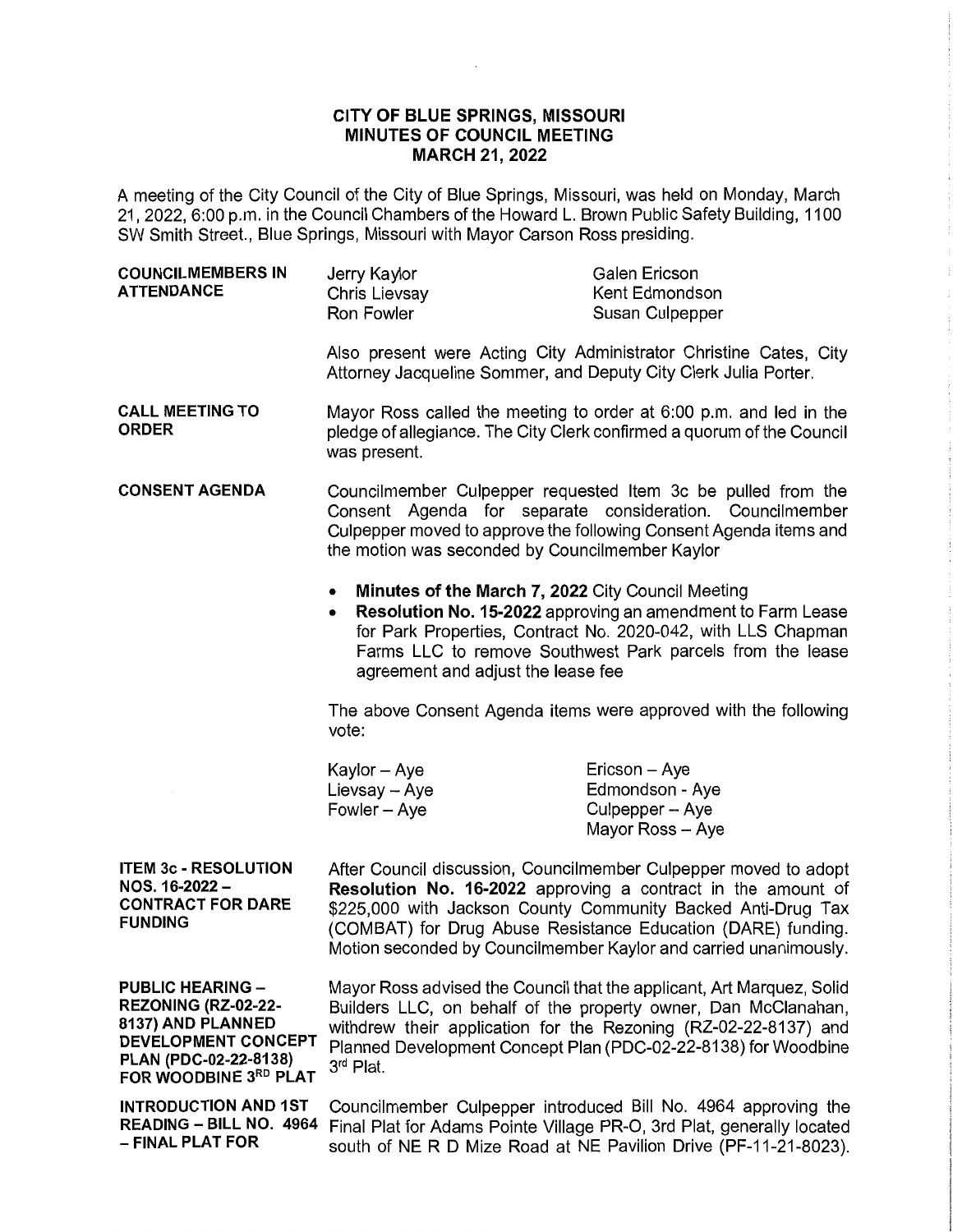**ADAMS POINTE VILLAGE** Deputy City Clerk Julia Porter made the first reading of Bill No. 4964<br>**PR-O. 3<sup>RD</sup> PLAT** by fitle: copies of the proposed Bill baying previously been made **PR-O, 3<sup>RD</sup> PLAT** by title; copies of the proposed Bill having previously been made<br>(PF-11-21-8023) available to the public available to the public.

> Councilmember Fowler moved to approve Bill No. 4964 upon its first reading and proceed with the second reading. Motion seconded by Councilmember Kaylor and carried unanimously.

**2ND READING - BILL NO.** Ms. Porter made the second reading of Bill No. 4964 by title. **4964** Councilmember Fowler moved to adopt Bill No. 4964 upon its second reading and give it **ORDINANCE NO. 5097,** with a copy attached hereto and made a part of the minutes. Motion seconded by Councilmember Kaylor and carried with the following vote:

| Lievsay - Aye | Edmondson - Aye  |
|---------------|------------------|
| Fowler – Aye  | Culpepper - Aye  |
| Ericson – Aye | Kaylor – Aye     |
|               | Mayor Ross - Ave |

**INTRODUCTION AND 1ST READING - BILL NO. 4965**  - **AMENDING CITY COUNCILMEMBER COMPENSATION**  Councilmember Lievsay introduced Bill No. 4965 amending the annual compensation, allowances, and expenses of members of the City Council pursuant to Section 3.5 of the Blue Springs Home Rule Charter. Deputy City Clerk Julia Porter made the first reading of Bill No. 4965 by title; copies of the proposed Bill having previously been made available to the public.

> Councilmember Lievsay moved to approve Bill No. 4965 upon its first reading and proceed with the second reading. Motion seconded by Councilmember Ericson and carried with a 5-2 vote with Councilmember Fowler and Mayor Ross voting no.

**COUNCIL DISCUSSION** The Council discussed the proposed amendment relating to council compensation.

**2ND READING - BILL NO.** Ms. Porter made the second reading of Bill No. 4965 by title. **4965** Councilmember Lievsay moved to adopt Bill No. 4965 upon its second reading and give it **ORDINANCE NO. 5098,** with a copy attached hereto and made a part of the minutes. Motion seconded by Councilmember Ericson and carried with the following vote:

| Fowler – No     | Culpepper - Aye |
|-----------------|-----------------|
| Ericson - Aye   | Kaylor - Aye    |
| Edmondson - Aye | Lievsay - Aye   |
|                 | Mayor Ross - No |

**DISCUSSION - UDC AMENDMENTS RELATING TO BUILDING OR CONSTRUCTION CONTRACTOR LAND USES** 

Community Development Director Mike Mallon outlined the current Unified Development Code related to Building or Construction Land Uses and the potential amendments to the code. The Council discussed the alternatives and potential Unified Development Code Amendments related to Building or Construction Contractor (With Machinery, Equipment, or Storage) land uses in the City and appropriate zoning districts and provided feedback for staff.